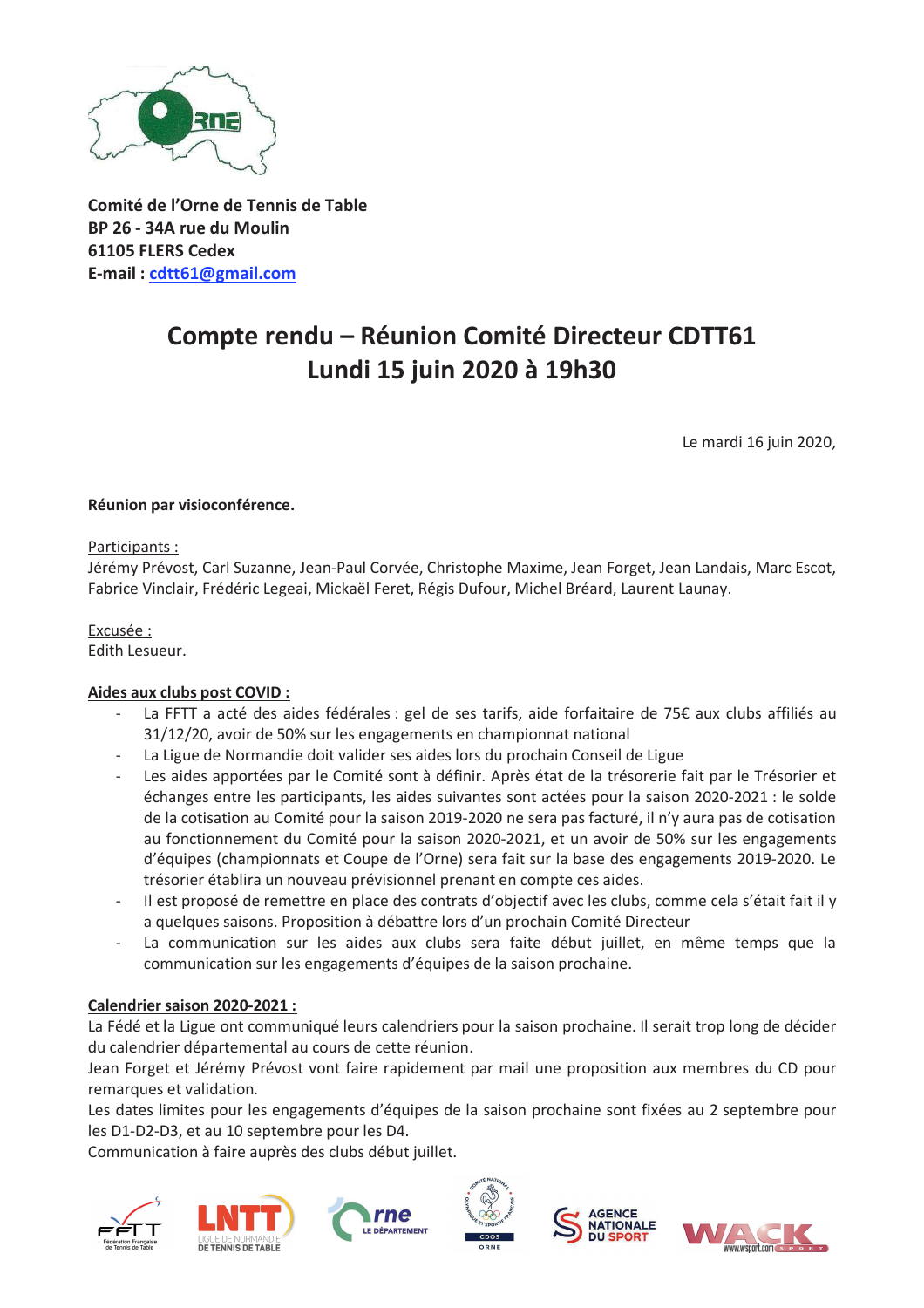# Championnat par équipes départemental :

Le retour à 14 parties (au lieu de 18) avait été abordé à la dernière réunion de Comité en présentiel, ceci pour favoriser l'intégration des jeunes en championnat seniors.

Vote du Comité Directeur sur le passage à 14 parties en championnat par équipes départemental : Pour: 11, Contre: 1

Le retour à 14 parties pour la saison 2020-2021 est donc validé.

Communication à faire auprès des clubs début juillet, en même temps que les engagements d'équipes.

# **Informations diverses du Bureau:**

- L'Assemblée Générale du CDTT61 aura lieu le vendredi 4 septembre 2020 à 20h00. Le lieu reste à déterminer. Il n'y a eu aucune candidature à ce jour pour l'organisation. Ce serait peut-être possible à Argentan. Laurent Launay voit pour les possibilités.
- La plupart des présents à cette réunion sont partants pour la prochaine Olympiade, et Jérémy annonce qu'il a suscité 2 nouvelles candidatures féminines. L'AG de la Ligue se tiendra le samedi 26 septembre.
- Licenciation : nous en sommes à 1277 licenciés, soit 72 de plus que la saison dernière. Augmentation ou stabilité dans toutes les catégories, à l'exception des juniors. A noter : l'augmentation est due principalement à 6 clubs.
- La convention pour le renouvellement de la Section Sportive à Argentan a été signée par le Président.
- Subventions ANS 2020 : 4 clubs ornais et le Comité ont déposé un dossier. L'étude des dossiers a été faite par une commission de Ligue. Pour une première, le fonctionnement a été très satisfaisant, et le consensus s'est fait sans problème majeur sur les propositions de subventions. Les dossiers et propositions sont en cours d'examen par la Commission Fédérale.
- Christophe Maxime rappelle sa volonté de ne plus être Trésorier du Comité pour la prochaine Olympiade. Il veut bien faire le lien avec son successeur jusqu'à fin 2020, mais n'ira pas au-delà.

# **Point sur les Groupements d'Employeurs :**

Secteur Bocage : le TT Flers va créer un emploi et embaucher Yoann Mocquet. Le GPB perd donc son principal utilisateur.

Jean Landais n'a pas souhaité rester à la présidence du GPB, le nouveau président est Mickaël Feret. Jérémy Prévost rappelle que le Comité et le CTL Carl Suzanne sont là pour aider tous les clubs et les employeurs, mais encore faut-il que ceux-ci le sollicitent et travaillent en concertation avec lui. Secteur Perche: RAS

# **Communication:**

Pour aider la communication du Comité et des clubs, qui peut grandement être élargie et améliorée, le Président propose l'embauche pour la saison prochaine d'un alternant en formation « communication ».

Celui-ci pourrait aider bien sûr à la communication du Comité, mais également les clubs pour la promotion de leurs actions (plaquettes, évènements, ...), a communication et la promotion de la Pro de la Bayard, et bien sûr l'organisation des Championnats de France.

Il a déjà pris plusieurs contacts et renseignements, et rencontré en visio un candidat, qui serait intéressé. Il s'agit d'un jeune de 21 ans, en 3ème année de licence, habitant l'Orne (Chailloué).

Pour cette embauche, le Comité aurait une aide de l'Etat de 8000 €, et l'OPCO (AFDAS) devrait prendre en charge les frais de formation. Il resterait à la charge du Comité environ 200 € par mois, plus ses frais de déplacements.

Le Comité Directeur donne son accord à la poursuite de la démarche par son Président.

# Prévisions actions de développement pour 2020-2021 (Carl Suzanne) :

Etant donné les circonstances, les actions de développement prévues pour la fin de l'année scolaire ne pourront avoir lieu.

Pour la rentrée prochaine, Carl prévoit dès maintenant plusieurs actions, dans le prolongement de celles déjà réalisées :